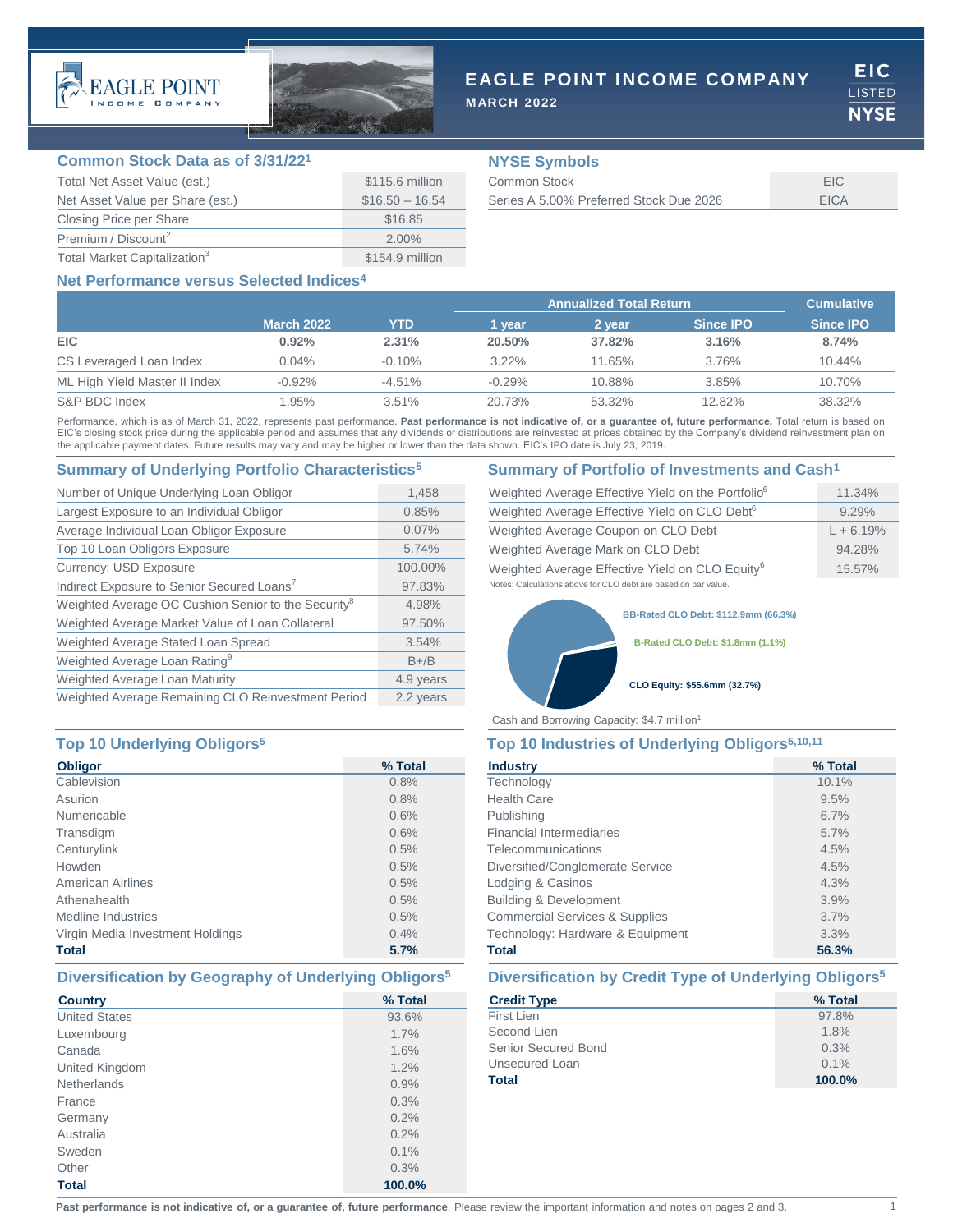



# **EAGLE POINT INCOME COMPANY**

**MARCH 2022**

**EIC** LISTED **NYSE** 

# **Rating Distribution of Underlying Obligors5,9 Maturity Distribution of Underlying Obligors<sup>5</sup>**







## **Price Distribution of Underlying Obligors<sup>5</sup> Stated Spread Distribution of Underlying Obligors<sup>5</sup>**



### **Notes**

Note: Amounts shown in this report are rounded and therefore totals may not foot.

- 1. The Company determines its net asset value on a quarterly basis. The net asset value and net asset value per share shown herein (A) are unaudited and estimated by management, (B) are shown for informational purposes only, and (C) are as of the date noted above. Estimates with respect to a calendar quarter end are subject to revision when the Company determines its quarterly net asset value. The net asset value of the Company is calculated as the sum of the value of the Company's portfolio, any cash or cash equivalents held by the Company and the Company's other assets less the Company's liabilities. Net asset value per share is determined by dividing the net asset value of the Company by the number of shares of the Company's common stock outstanding as of the date shown above. The summary of portfolio investments shown in the chart is based on the estimated fair value of the underlying positions as of March 31, 2022. Cash and<br>borrowing capacity represents subject to applicable regulatory and contractual limits.
- 2. Premium/discount is calculated to the midpoint of management's unaudited and estimated range of the net asset value per share. Premium/discount for periods after March 31, 2022 will vary<br>based on stock price performance
- 3. Combined market capitalization of EIC and EICA as of March 31, 2022 closing price. Market capitalization for periods after March 31, 2022 will vary based on stock price performance.
- 4. The performance of an index is not an exact representation of any particular investment, as you cannot invest directly in an index. The indices shown herein have not been selected to represent a benchmark for a strategy's performance, but are instead disclosed to allow for comparison of the Company's returns to that of known, recognized and/or similar indices. The Credit Suisse Leveraged Loan Index tracks the investable universe of the US-denominated leveraged loan market. The ML US High Yield Index tracks the performance of US dollar denominated below<br>investment grade corporate debt publicly iss are listed on the NYSE or NASDAQ and satisfy market capitalization and other eligibility requirements. Although EIC is not a BDC, BDCs generally invest in high yielding credit investments, as does EIC. In addition, similar to EIC, BDCs generally elect to be classified as a regulated investment company under the U.S. Internal Revenue Code of 1986, as amended, which generally requires an investment company to distribute its taxable income to shareholders.
- 5. The information presented herein is on a look-through basis to the collateralized loan obligation, or "CLO" and other related investments held by the Company as of March 31, 2022 (except as otherwise noted) and reflects the aggregate underlying exposure of the Company based on the portfolios of those investments. The data is estimated and unaudited and is derived from CLO trustee reports received by the Company relating to March 2022 and from custody statements and/or other information received from CLO collateral managers and other third party sources. Information relating to the market price of underlying collateral is as of month end; however, with respect to other information shown, depending on when such information was received, the data may reflect a lag in the information reported. As such, while this information was obtained from third party data sources, March 2022 trustee reports and similar reports, other than market price, it does not reflect actual underlying portfolio characteristics as of March 31, 2022 and this data may not be representative of current or future holdings. The weighted average remaining reinvestment period information is based on the fair value of CLO equity and debt investments held by the Company at the end of the reporting period.
- 6. The effective yield on the Company's portfolio of investments is estimated based upon the estimated fair market value of the underlying CLO holdings, current projections of the amounts and timing of each investment's recurring distributions (which for CLO debt securities reflects the scheduled coupon payments and for CLO equity securities reflects various assumptions), and the estimated amounts and timing of principal payments (which may differ from the scheduled maturity date of an investment). The weighted average effective yield is calculated based on the amortized current cost of investments. This statistic is being provided for informational purposes only and does not necessarily reflect the yield at which the Company records its investment income for each investment. The estimated yield and investment cost may ultimately not be realized.
- 7. Data represents aggregate indirect exposure. We obtain our exposure in underlying senior secured loans indirectly through our CLO and related investments.
- 8. Overcollateralization ("OC") refers to the fact that the value of the assets (i.e., broadly syndicated US loans) underlying a CLO exceeds the principal due on the liabilities (i.e., CLO debt securities) required to be repaid. The weighted average OC cushion senior to the security is calculated using the BBB OC cushion for all BB-rated CLO debt securities in the portfolio and the BB OC cushion for all other securities in the portfolio, in each case as held on March 31, 2022.
- Credit ratings shown are based on those assigned by Standard & Poor's Rating Group, or "S&P," or, for comparison and informational purposes, if S&P does not assign a rating to a particular obligor, the weighted average rating shown reflects the S&P equivalent rating of a rating agency that rated the obligor provided that such other rating is available with respect to a CLO or related investment held by us. In the event multiple ratings are available, the lowest S&P rating, or if there is no S&P rating, the lowest equivalent rating, is used. The ratings of specific borrowings by an<br>obligor may differ fr are not shown in the graphs and, accordingly, the sum of the percentages in the graphs may not equal 100%. Ratings below BBB- are below investment grade. Further information regarding S&P's rating methodology and definitions may be found on its website ([www.standardandpoors.com](http://www.standardandpoors.com/)).
- 10. Industry categories are based on the S&P industry categorization of each obligor as reported in CLO trustee reports to the extent so reported. Certain CLO trustee reports do not report the industry category of all of the underlying obligors and where such information is not reported, it is not included in the summary look-through industry information shown. As such, the Company's exposure to a particular industry may be higher than that shown if industry categories were available for all underlying obligors. In addition, certain underlying obligors may be re-classified from time to time based on developments in their respective businesses and/or market practices. Accordingly, certain underlying borrowers that are currently, or were previously, summarized as a single borrower in a particular industry may in current or future periods be reflected as multiple borrowers or in a different industry, as applicable.
- Certain CLO trustee reports do not provide the industry classification for certain underlying obligors. These obligors are not summarized in the look-through industry data shown; if they were reflected, they would represent 7.7%.